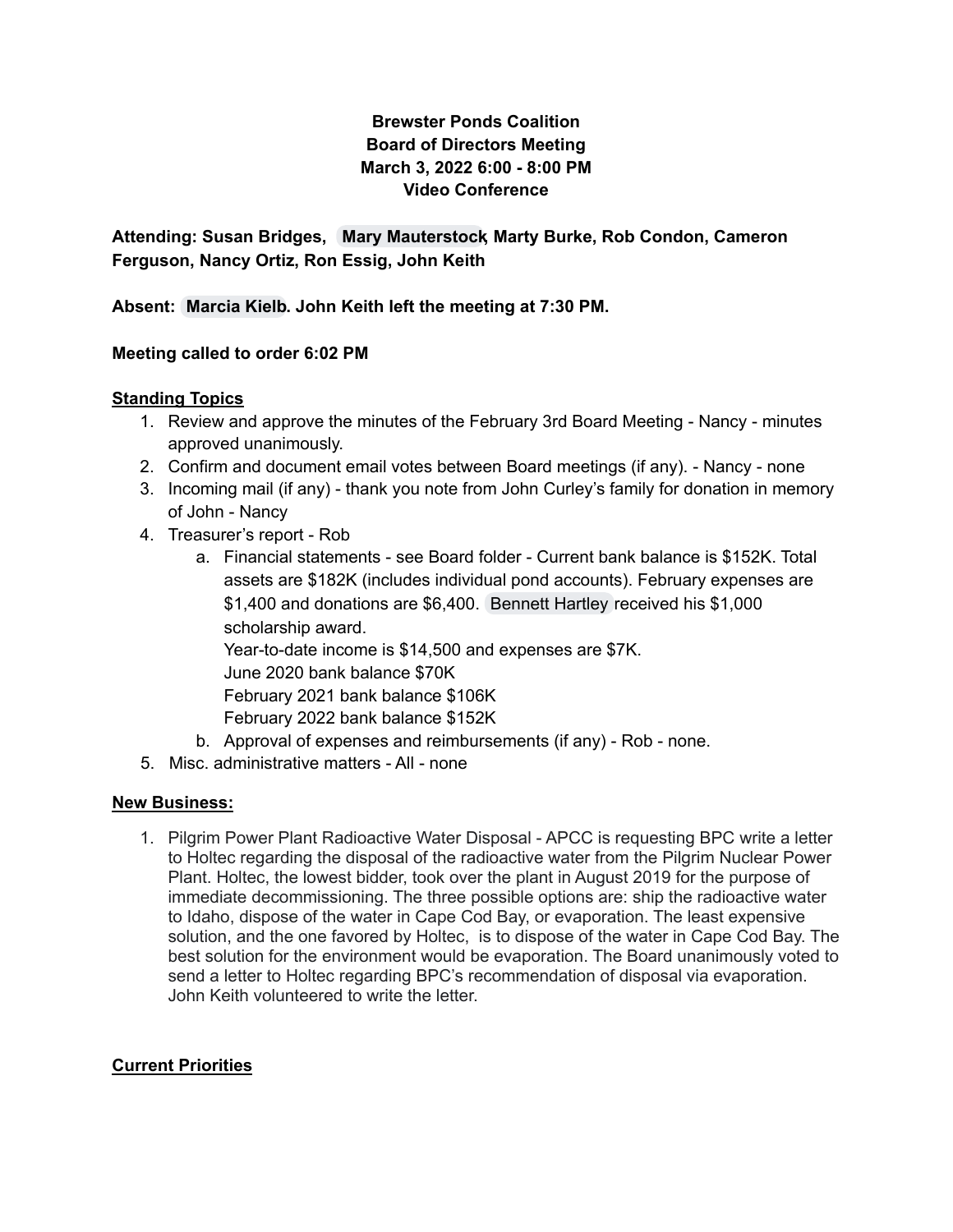- 1. Search/nomination committee Susan, Nancy, Cameron, and Marty recommend each board member find two or three possible candidates for the Board. Marty mentioned that 3 names would be a great start for the search and suggested BPC advertise for Board members in Mailchimp and the Spring Newsletter via the President's message. The committee suggests a series of MailChimp adverts for board positions need to be delivered to our subscriber base in April, May and June, on the 15th of each month. The April 1 Newsletter President's message will feature our need for board candidates. There will be inclusion of a Facebook and Instagram advert as well, corresponding to the MailChimp advert dates and an advert placed on the Brewster Community Network FB page on the same dates. There was no discussion on current or future board committee leads during this portion of the meeting.
- 2. C&IWPF update The Select Board meeting on 2/28/2022 discussed if Brewster should opt out of the Cape and Islands Water Protection Fund (requires a 2/3 vote to pass) and instead adopt a 3% community impact tax for short term rentals (requires a majority vote). These rental funds would be dedicated to water protection and affordable housing or local infrastructure projects. There was discussion about including these articles on the spring warrant but it was decided that the town needed time to educate the public. It was also pointed out that the owners of rental units have already set their rates for this summer and would have trouble changing gears at this late date, hence the delay to the fall town meeting. This delay allows the voters time to become more informed. The primary concern of the BPC should be to assure that there is funding for the needed waste strides and eventual actions to protect fresh waters; how this funding is assured is a matter for the BOS to decide. It appears that Peter Lombardi and the BOS are committed to funding the needed work. As town citizens, we of course want to see the most fiscally prudent method used to fund the work, and both staying in or dropping out of the C&IWPF have advantages and disadvantages, some of which still need to be investigated. John Keith suggested that the Select Board put the article on the warrant prior to the June deadline. It can always be reversed later. John believes Brewster raising its own funds increases flexibility of usage and allows funds to be more readily available. There are currently no assurances that Brewster will have access to previous contributions to the C&IWPF, therefore some believe it is best to drop out now or perhaps Brewster can work with the legislative branch to find some way to utilize the funds for Brewster's future water projects. Towns that opt out of the fund can opt back in at a later date with a 2 year "cooling off" period before having access to the funds. Brewster's large pond acreage and open space areas makes Brewster unique regarding the facility of installing traditional sewer systems. IA systems are eligible for the SRF program on the federal level, but not the state level. The town position, as described by Lombardi, is that the town assumes the RME (Responsible Management Entities) accountability. BPC agrees the town should have responsibility for septic system overview and monitoring. Susan encouraged board members to read the Select Board materials in the packet and watch the video of the meeting. All links have been sent to the Board members.
- 3. Sea Camps Long Pond Committee Neither Nancy nor Ron were chosen as members by the Long Pond Committee. The possibility of attending the meetings and reporting back to the Board was discussed. Rob asked if there was acknowledgement of the \$5K donation of BPC to the BCT for the acquisition of the Long Pond property. (After the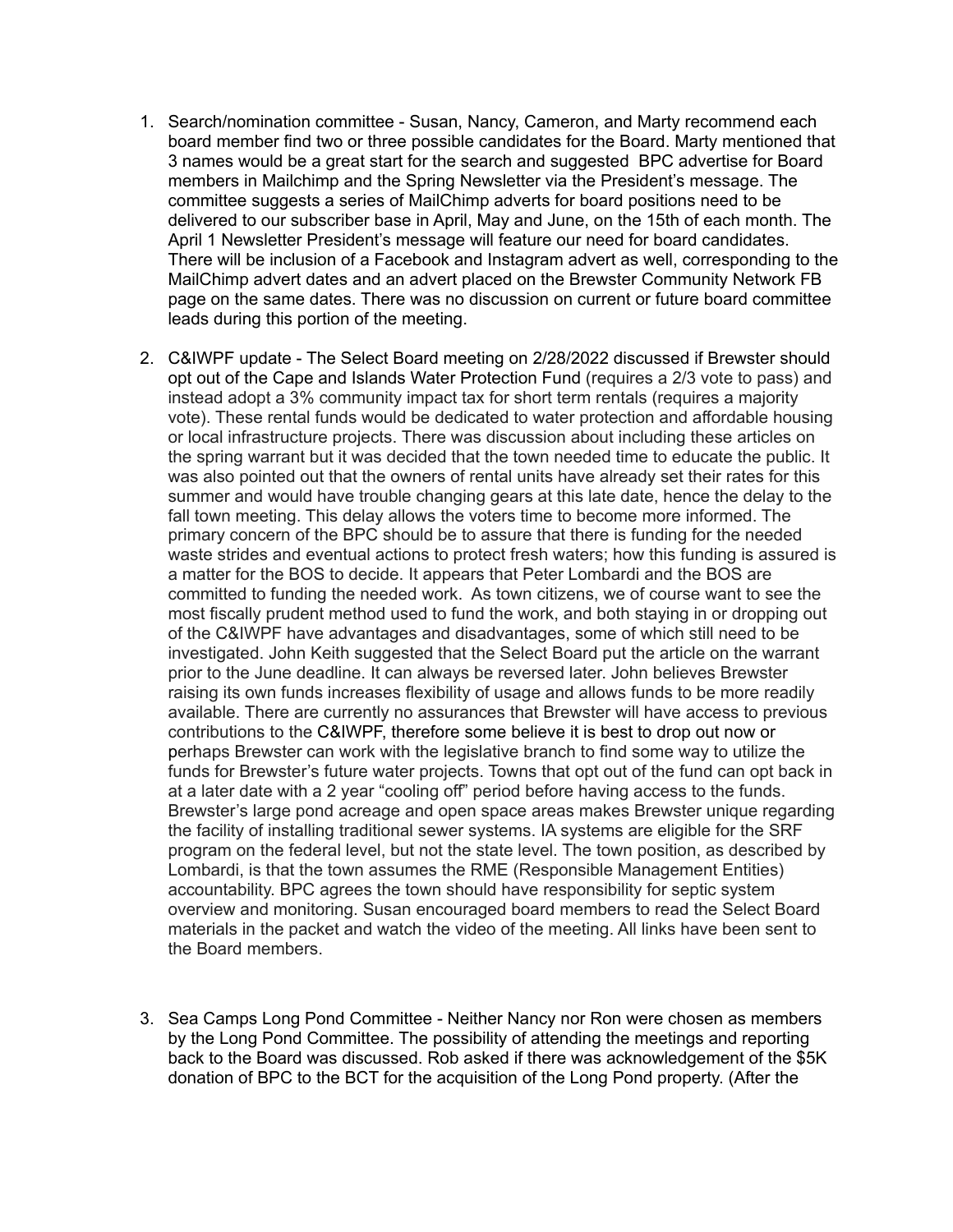Board meeting, Ron Emailed a picture of Susan handing the \$5K check to Amy Henderson that was published in the BCT newsletter.)

- 4. Pond Summit Numerous interesting speakers will present at the 6/17 Pond Summit to be held in the sanctuary of the Brewster Baptist Church. Konrad suggested having a tech setup to field online questions. Alternative septic systems will be discussed along with other topics. (see folder for detail). Tom Vautin will moderate.
- 5. April Newsletter article due date is 4/1. Konrad will send an Email to the Board regarding articles needed.

### **Events**

- 1. April 7, 11:00 BBC Adult Program Paul Anderson Susan will ask Paul to write a paragraph outlining his presentation. Paul's discussion will cover private wells in addition to town water.
- 2. Beautify Brewster April 23th, rain date 4/24 Nancy mentioned the route is similar to last year's. A BPC call for volunteers should go out at the beginning of April.
- 3. Brewster in Bloom April 29 May 1st Susan is hoping to have a float in addition to the BPC table in front of the Brewster Bookstore.

## **Committee Reports** - Written/verbal reports as needed

**Pond Water testing** - John Keith stated that so far, based on evaluating the data for 4 ponds (Seymour, Schoolhouse, Myrick's and Elbow), there was limited value found in the PALs data. The data identified the general extent of impairment in the ponds, which is an important thing to know, but not trends due to the limited amount of data and wide variability. The data for several more ponds will be evaluated before drawing broad conclusions about the PALs program - or sharing our analyses and findings with the Town (i.e. Chris Miller.). (As a side note: John subsequently analyzed the data on Slough Pond, and found that the data did show meaningful trends in water quality - getting worse, though still pretty good.) Konrad suggested mentioning this to the town prior to hiring a consultant. Marty discussed the completion of the PALS trend analysis after an additional 3-6 ponds are looked at. Marty will work with John further on analysis of ponds. Plus he can work with the Seymour Pond team if additional pond analysis is needed. A member of this team has a consulting business and could take on more analysis projects at cost if needed. Marty suggested exploring the possibility of expanding and enhancing the Citizen Scientist program by including some of the PALS tests and possible equipment, at a later date.

**Membership Committee** - Marty is hoping to reach his previously set donation goal of \$71K and will finish making calls in March. To date 420 calls and emails to subscribers have been completed with approximately 120 still to go. A MailChimp campaign set for March 5 will go out to "Unpaid subscribers" to remind them of the appeal campaign. Marty mentioned the convenience of automatic member renewals and the tax advantages of donating via RMD's